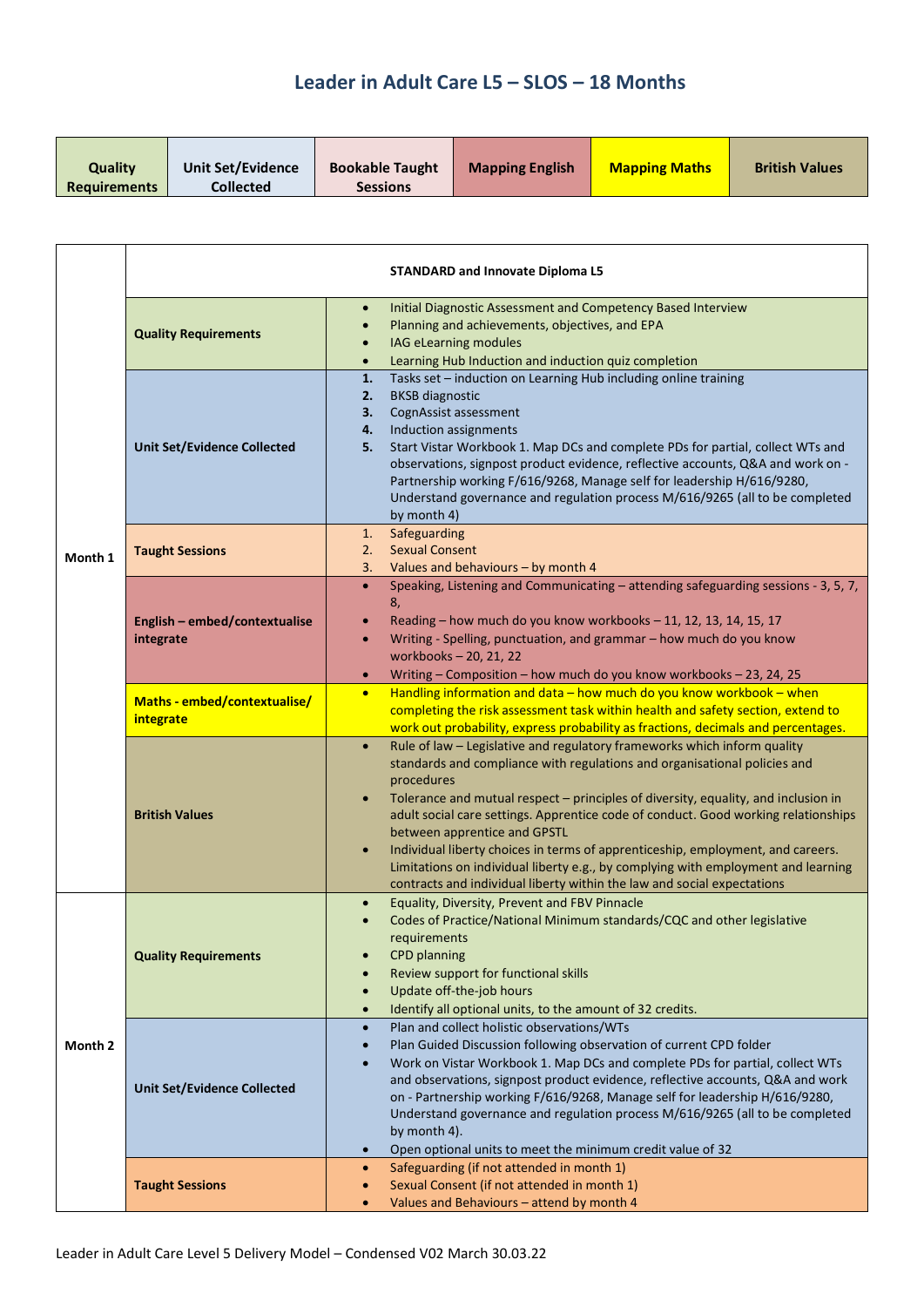|         | English-<br>embed/contextualise/<br>integrate<br>$Maths -$<br>embed/contextualise/integrate<br><b>British Values</b> | Speaking, Listening and Communicating - attending safeguarding sessions - 3, 5, 7,<br>$\bullet$<br>8,<br>Reading - how much do you know workbooks - 11, 12, 13, 14, 15, 17<br>Writing - Spelling, punctuation, and grammar - how much do you know<br>workbooks - 20, 21, 22<br>Writing - Composition - how much do you know workbooks - 23, 24, 25<br>$\bullet$<br>Number - case studies on legislation and regulation influencing working with<br>$\bullet$<br>others.<br>Rule of law - Legislative and regulatory frameworks which inform quality<br>$\bullet$<br>standards and compliance with regulations and organisational policies and<br>procedures<br>Tolerance and mutual respect - principles of diversity, equality, and inclusion in<br>$\bullet$<br>adult social care settings. Apprentice code of conduct. Good working relationships<br>between apprentice and GPSTL<br>Individual liberty choices in terms of apprenticeship, employment, and careers.<br>$\bullet$<br>Limitations on individual liberty e.g., by complying with employment and learning<br>contracts and individual liberty within the law and social expectations |
|---------|----------------------------------------------------------------------------------------------------------------------|------------------------------------------------------------------------------------------------------------------------------------------------------------------------------------------------------------------------------------------------------------------------------------------------------------------------------------------------------------------------------------------------------------------------------------------------------------------------------------------------------------------------------------------------------------------------------------------------------------------------------------------------------------------------------------------------------------------------------------------------------------------------------------------------------------------------------------------------------------------------------------------------------------------------------------------------------------------------------------------------------------------------------------------------------------------------------------------------------------------------------------------------------|
|         | <b>Quality Requirements</b>                                                                                          | Progress review<br>$\bullet$<br>Prepare for speaking and listening<br>$\bullet$<br>Review support for functional skills<br>Update off-the-job hours<br>$\bullet$<br>Update CognAssist strategies if required.<br>$\bullet$<br>Refer to Learning Hub for Knowledge checkpoint - handout, quizzes, and free e-<br>$\bullet$<br>learning courses                                                                                                                                                                                                                                                                                                                                                                                                                                                                                                                                                                                                                                                                                                                                                                                                        |
| Month 3 | <b>Unit Set/Evidence Collected</b>                                                                                   | Plan holistic observation<br>$\bullet$<br>Work on Vistar Workbook 1. Map DCs and complete PDs for partial, collect WTs<br>and observations, signpost product evidence, reflective accounts, Q&A and work<br>on - Partnership working F/616/9268, Manage self for leadership H/616/9280,<br>Understand governance and regulation process M/616/9265 (all to be completed<br>by month 4).<br>Collect further evidence for mandatory, partial, and optional units.<br>$\bullet$                                                                                                                                                                                                                                                                                                                                                                                                                                                                                                                                                                                                                                                                         |
|         | <b>Taught Sessions</b>                                                                                               | Learner should have attended Safeguarding and Sexual Consent Taught Sessions<br>$\bullet$<br>Values and Behaviours - attend by month 4<br>$\bullet$                                                                                                                                                                                                                                                                                                                                                                                                                                                                                                                                                                                                                                                                                                                                                                                                                                                                                                                                                                                                  |
|         | English - embed/contextualise<br>integrate                                                                           | Speaking, Listening and Communicating - attending safeguarding sessions - 3, 5, 7,<br>$\bullet$<br>8,<br>Reading - how much do you know workbooks - 11, 12, 13, 14, 15, 17<br>Writing - Spelling, punctuation, and grammar - how much do you know<br>workbooks - 20, 21, 22<br>Writing - Composition - how much do you know workbooks - 23, 24, 25                                                                                                                                                                                                                                                                                                                                                                                                                                                                                                                                                                                                                                                                                                                                                                                                   |
|         | Maths - embed/contextualise<br>and integrate                                                                         | Number - case studies on legislation and regulation influencing working with<br>$\bullet$<br>others                                                                                                                                                                                                                                                                                                                                                                                                                                                                                                                                                                                                                                                                                                                                                                                                                                                                                                                                                                                                                                                  |
|         | <b>British Values</b>                                                                                                | Rule of law - Legislative and regulatory frameworks which inform quality<br>$\bullet$<br>standards and compliance with regulations and organisational policies and<br>procedures<br>Tolerance and mutual respect - principles of diversity, equality, and inclusion in<br>$\bullet$<br>adult social care settings. Apprentice code of conduct. Good working relationships<br>between apprentice and GPSTL<br>Individual liberty choices in terms of apprenticeship, employment, and careers.<br>$\bullet$<br>Limitations on individual liberty e.g., by complying with employment and learning<br>contracts and individual liberty within the law and social expectations                                                                                                                                                                                                                                                                                                                                                                                                                                                                            |
|         | <b>Quality Requirements</b>                                                                                          | Complete speaking and listening - functional skills<br>$\bullet$<br>Review support for functional skills<br>$\bullet$                                                                                                                                                                                                                                                                                                                                                                                                                                                                                                                                                                                                                                                                                                                                                                                                                                                                                                                                                                                                                                |
| Month 4 | <b>Unit Set/Evidence Collected</b>                                                                                   | Update off-the-job hours<br>$\bullet$<br>Complete Vistar Workbook 1. Map DCs and complete PDs for partial, collect WTs<br>$\bullet$<br>and observations, signpost product evidence, reflective accounts, Q&A and work<br>on - Partnership working F/616/9268, Manage self for leadership H/616/9280,<br>Understand governance and regulation process M/616/9265 (all to be completed<br>by month 4).<br>Collect further evidence for mandatory, partial, and optional units. Upload to<br><b>Maytas</b>                                                                                                                                                                                                                                                                                                                                                                                                                                                                                                                                                                                                                                              |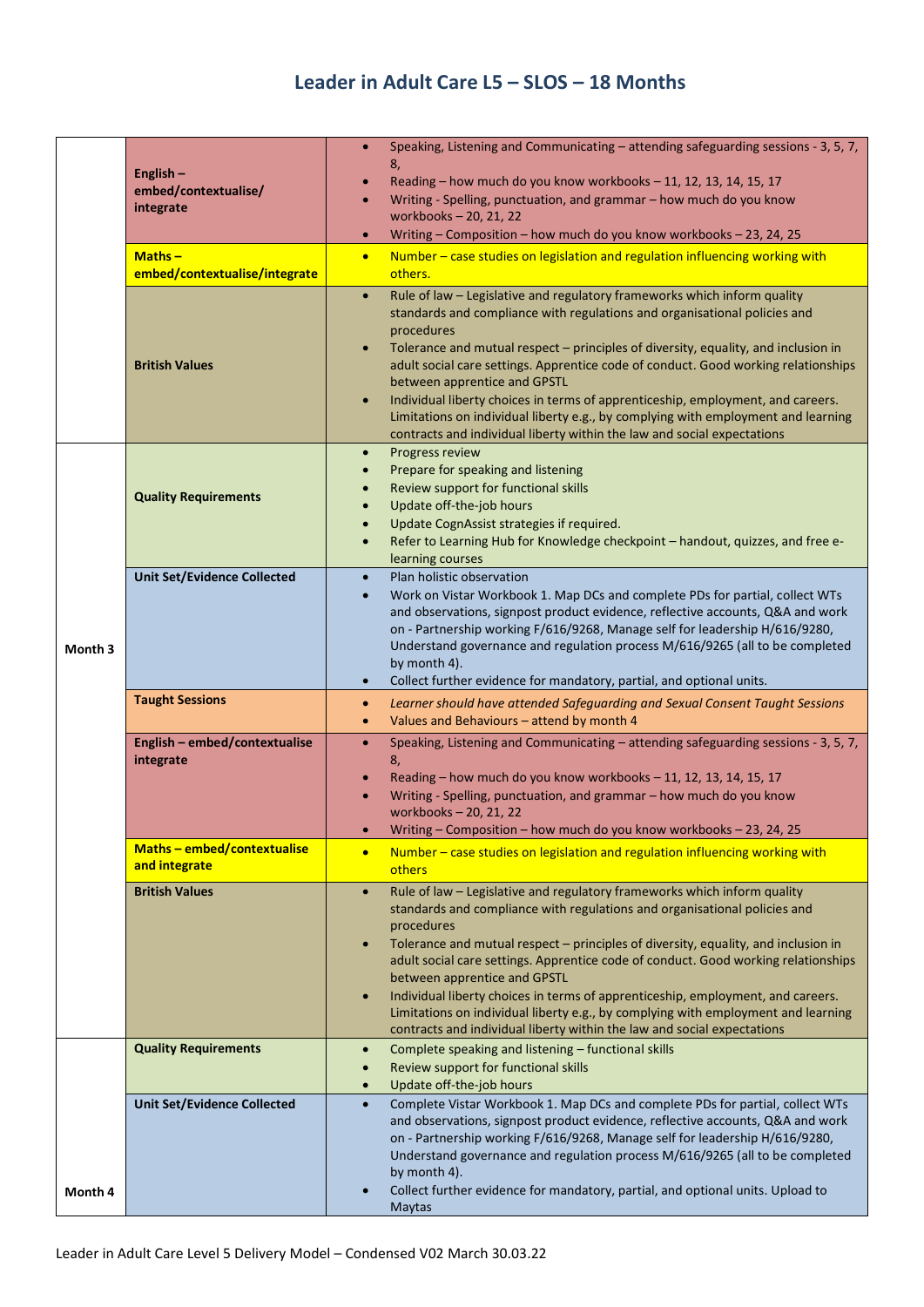|         | <b>Taught Sessions</b>                       | Values and Behaviours - attend by month 4<br>$\bullet$                                                                                                                                                                                                                                                                                                                                                                                                                                                                                                                                                                                                                    |
|---------|----------------------------------------------|---------------------------------------------------------------------------------------------------------------------------------------------------------------------------------------------------------------------------------------------------------------------------------------------------------------------------------------------------------------------------------------------------------------------------------------------------------------------------------------------------------------------------------------------------------------------------------------------------------------------------------------------------------------------------|
|         | English - embed/contextualise<br>integrate   | Speaking, Listening and Communicating (1-10)<br>$\bullet$<br>Writing - Spelling, punctuation, and grammar (20 -22)<br>$\bullet$<br>Writing - Composition (23-28)<br>$\bullet$                                                                                                                                                                                                                                                                                                                                                                                                                                                                                             |
|         | Maths-embed/contextualise<br>and integrate   | Number - case studies on legislation and regulation influencing working with<br>$\bullet$<br>others                                                                                                                                                                                                                                                                                                                                                                                                                                                                                                                                                                       |
|         | <b>British Values</b>                        | Rule of law - Legislative and regulatory frameworks which inform quality<br>$\bullet$<br>standards and compliance with regulations and organisational policies and<br>procedures<br>Tolerance and mutual respect - principles of diversity, equality, and inclusion in<br>$\bullet$<br>adult social care settings. Apprentice code of conduct. Good working relationships<br>between apprentice and GPSTL<br>Individual liberty choices in terms of apprenticeship, employment, and careers.<br>$\bullet$<br>Limitations on individual liberty e.g., by complying with employment and learning<br>contracts and individual liberty within the law and social expectations |
|         | <b>Quality Requirements</b>                  | Prepare for Maths and English tests<br>$\bullet$<br>Update off-the-job hours<br>Refer to Learning Hub for Knowledge checkpoint - handout, quizzes and free e-<br>learning courses                                                                                                                                                                                                                                                                                                                                                                                                                                                                                         |
| Month 5 | <b>Unit Set/Evidence Collected</b>           | Start Vistar Workbook 2. Professional Development D/616/9276. Continuous<br>$\bullet$<br>Improvement K/616/9264. Supervision and Performance Management<br>M/616/9282, Decision Making J/616/9269 and Innovation and Change Y/616/9275<br>(to be completed by month 8)<br>Plan holistic observations. Plan to collect WTs<br>Collect further evidence for mandatory, and optional knowledge, skills, and<br>behaviours unit                                                                                                                                                                                                                                               |
|         | <b>Taught Sessions</b>                       | N/A<br>$\bullet$                                                                                                                                                                                                                                                                                                                                                                                                                                                                                                                                                                                                                                                          |
|         | English - embed/contextualise<br>integrate   | Speaking, Listening and Communicating (1-10)<br>$\bullet$<br>Writing - Spelling, punctuation, and grammar (20 -22)<br>$\bullet$<br>Writing - Composition (23-28)<br>$\bullet$                                                                                                                                                                                                                                                                                                                                                                                                                                                                                             |
|         | Maths - embed/contextualise<br>and integrate | Number and handling information and data - case studies on codes on practice,<br>$\bullet$<br>legislation and agreed ways of working                                                                                                                                                                                                                                                                                                                                                                                                                                                                                                                                      |
|         | <b>British Values</b>                        | Rule of law - how legislation, codes of practice and agreed ways of working<br>$\bullet$<br>influence supervision<br>Tolerance and mutual respect - good working relationships with GPSTL and<br>$\bullet$<br>service users and others<br>Individual liberty - person-centred values<br>$\bullet$                                                                                                                                                                                                                                                                                                                                                                         |
|         | <b>Quality Requirements</b>                  | Progress review (discuss next steps, signpost to the Learning Hub)<br>$\bullet$<br><b>Maths and English Tests</b><br>$\bullet$<br>Update off-the-job hours<br><b>Review CognAssist strategies</b><br>End Point Preparatory Assessment and predicted grade review and book taught<br>$\bullet$<br>session on Preparing for EPA                                                                                                                                                                                                                                                                                                                                             |
| Month 6 | <b>Unit Set/Evidence Collected</b>           | Start Vistar Workbook 2. Professional Development D/616/9276. Continuous<br>$\bullet$<br>Improvement K/616/9264. Supervision and Performance Management<br>M/616/9282, Decision Making J/616/9269 and Innovation and Change Y/616/9275<br>Collect further evidence for mandatory, and optional knowledge, skills, and<br>$\bullet$<br>behaviours units<br>Complete Holistic observation of Mandatory Units and collect WTs<br>$\bullet$                                                                                                                                                                                                                                   |
|         | <b>Taught Sessions</b>                       | N/A<br>$\bullet$                                                                                                                                                                                                                                                                                                                                                                                                                                                                                                                                                                                                                                                          |
|         | English - embed/contextualise<br>integrate   | Speaking, Listening and Communicating (1-10)<br>$\bullet$<br>Writing - Spelling, punctuation, and grammar (20 -22)<br>$\bullet$<br>Writing - Composition (23-28)<br>$\bullet$                                                                                                                                                                                                                                                                                                                                                                                                                                                                                             |
|         | $Maths -$<br>embed/contextualise/integrate   | Number and handling information and data - case studies on codes on practice,<br>$\bullet$<br>legislation and agreed ways of working                                                                                                                                                                                                                                                                                                                                                                                                                                                                                                                                      |
|         | <b>British Values</b>                        | Rule of law - how legislation, codes of practice and agreed ways of working<br>$\bullet$<br>influence supervision                                                                                                                                                                                                                                                                                                                                                                                                                                                                                                                                                         |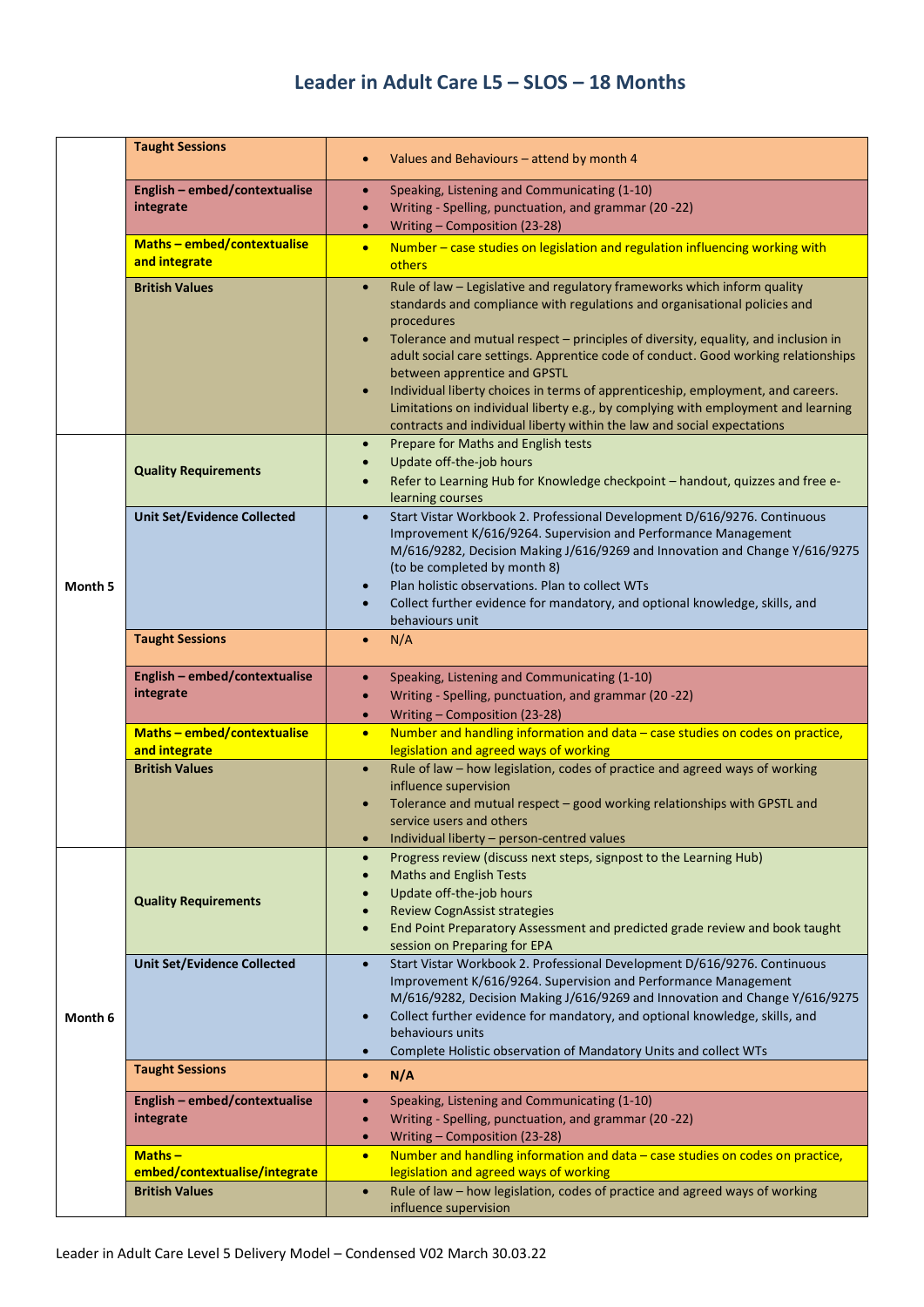|         |                                        | Tolerance and mutual respect - good working relationships with GPSTL and<br>$\bullet$                                                                                  |
|---------|----------------------------------------|------------------------------------------------------------------------------------------------------------------------------------------------------------------------|
|         |                                        | service users and others                                                                                                                                               |
|         |                                        | Individual liberty - person-centred values<br>$\bullet$<br>Plan FS re-sit if necessary<br>$\bullet$                                                                    |
|         |                                        | Update off-the-job hours<br>$\bullet$                                                                                                                                  |
|         | <b>Quality Requirements</b>            | Refer to Learning Hub for Knowledge checkpoint - handout, quizzes and free e-                                                                                          |
|         |                                        | learning courses                                                                                                                                                       |
|         | <b>Unit Set/Evidence Collected</b>     | Work on Vistar Workbook 2. Professional Development D/616/9276. Continuous<br>$\bullet$                                                                                |
|         |                                        | Improvement K/616/9264. Supervision and Performance Management<br>M/616/9282, Decision Making J/616/9269 and Innovation and Change Y/616/9275                          |
|         |                                        | (to be completed by month 8)                                                                                                                                           |
|         |                                        | Collect further evidence for mandatory, and optional knowledge, skills and<br>$\bullet$                                                                                |
| Month 7 |                                        | behaviours units                                                                                                                                                       |
|         |                                        | Plan and complete holistic observations. Plan to collect WTs<br>$\bullet$                                                                                              |
|         | <b>Taught Sessions</b>                 | N/A<br>$\bullet$                                                                                                                                                       |
|         | English - embed/contextualise          | Speaking, Listening and Communicating (1-10)<br>$\bullet$                                                                                                              |
|         | integrate                              | Writing - Spelling, punctuation, and grammar (20 -22)<br>$\bullet$                                                                                                     |
|         | Maths-embed/contextualise              | Writing - Composition (23-28)<br>$\bullet$<br>Number and handling information and data - case studies on codes on practice,                                            |
|         | and integrate                          | $\bullet$<br>legislation and agreed ways of working                                                                                                                    |
|         | <b>British Values</b>                  | Rule of law - how legislation, codes of practice and agreed ways of working<br>$\bullet$                                                                               |
|         |                                        | influence supervision                                                                                                                                                  |
|         |                                        | Tolerance and mutual respect - good working relationships with GPSTL and<br>$\bullet$                                                                                  |
|         |                                        | service users and others (partnership working) and resolving conflict.<br>Individual liberty choices in terms of apprenticeship, employment, and careers.<br>$\bullet$ |
|         |                                        | Limitations on individual liberty e.g., by complying with employment and learning                                                                                      |
|         |                                        | contracts and individual liberty within the law and social expectations                                                                                                |
|         |                                        | FS re-sit if necessary<br>$\bullet$                                                                                                                                    |
|         | <b>Quality Requirements</b>            | Update off-the-job hours<br>$\bullet$                                                                                                                                  |
|         |                                        | Refer to Learning Hub for Knowledge checkpoint - handout, quizzes and free e-<br>$\bullet$<br>learning courses                                                         |
|         | <b>Unit Set/Evidence Collected</b>     | Complete Vistar Workbook 2. Professional Development D/616/9276. Continuous<br>$\bullet$                                                                               |
|         |                                        | Improvement K/616/9264. Supervision and Performance Management                                                                                                         |
|         |                                        | M/616/9282, Decision Making J/616/9269 and Innovation and Change Y/616/9275                                                                                            |
|         |                                        | and upload to Maytas<br>Collect further evidence for mandatory, and optional knowledge, skills and<br>$\bullet$                                                        |
| Month 8 |                                        | behaviours units                                                                                                                                                       |
|         |                                        | Plan and complete holistic observations and to collect WTs                                                                                                             |
|         | <b>Taught Sessions</b>                 | N/A<br>$\bullet$                                                                                                                                                       |
|         | English - embed/contextualise          | Speaking, Listening and Communicating (1-10)<br>$\bullet$                                                                                                              |
|         | integrate                              | Writing - Spelling, punctuation and grammar (20 -22)<br>$\bullet$                                                                                                      |
|         |                                        | Writing - Composition (23-28)<br>$\bullet$                                                                                                                             |
|         | Maths - embed/contextualise            | Number and handling information and data - case studies on codes on practice,<br>$\bullet$                                                                             |
|         | and integrate<br><b>British Values</b> | legislation and agreed ways of working<br>Rule of law - how legislation, codes of practice and agreed ways of working                                                  |
|         |                                        | $\bullet$<br>influence supervision                                                                                                                                     |
|         |                                        | Tolerance and mutual respect - good working relationships with GPSTL and<br>$\bullet$                                                                                  |
|         |                                        | service users and others (partnership working)                                                                                                                         |
|         |                                        | Individual liberty choices in terms of apprenticeship, employment, and careers.<br>$\bullet$                                                                           |
|         |                                        | Limitations on individual liberty e.g., by complying with employment and learning<br>contracts and individual liberty within the law and social expectations           |
|         |                                        | Progress review (discuss next steps, signpost to the Learning Hub)<br>$\bullet$                                                                                        |
|         | <b>Quality Requirements</b>            | Update off-the-job hours<br>$\bullet$                                                                                                                                  |
|         |                                        | <b>Review CognAssist strategies</b><br>$\bullet$                                                                                                                       |
|         | <b>Unit Set/Evidence Collected</b>     | Work on Vistar Workbook 3. Map DCs and complete PDs for partial and complete<br>$\bullet$                                                                              |
|         |                                        | Safeguarding K/616/9281, Lead and Manage a Team T/616/9266, Partnership<br>Working F/616/9286 (close out), Equality, diversity, and inclusion F/616/9271,              |
|         |                                        | Managing concerns and complaints K/616/9278 and Entrepreneurial Skills                                                                                                 |
| Month 9 |                                        | A/616/9270 (to be completed by month 12)                                                                                                                               |
|         |                                        | Collect further evidence for mandatory, and optional knowledge, skills, and<br>$\bullet$                                                                               |
|         |                                        | behaviours units                                                                                                                                                       |

Leader in Adult Care Level 5 Delivery Model – Condensed V02 March 30.03.22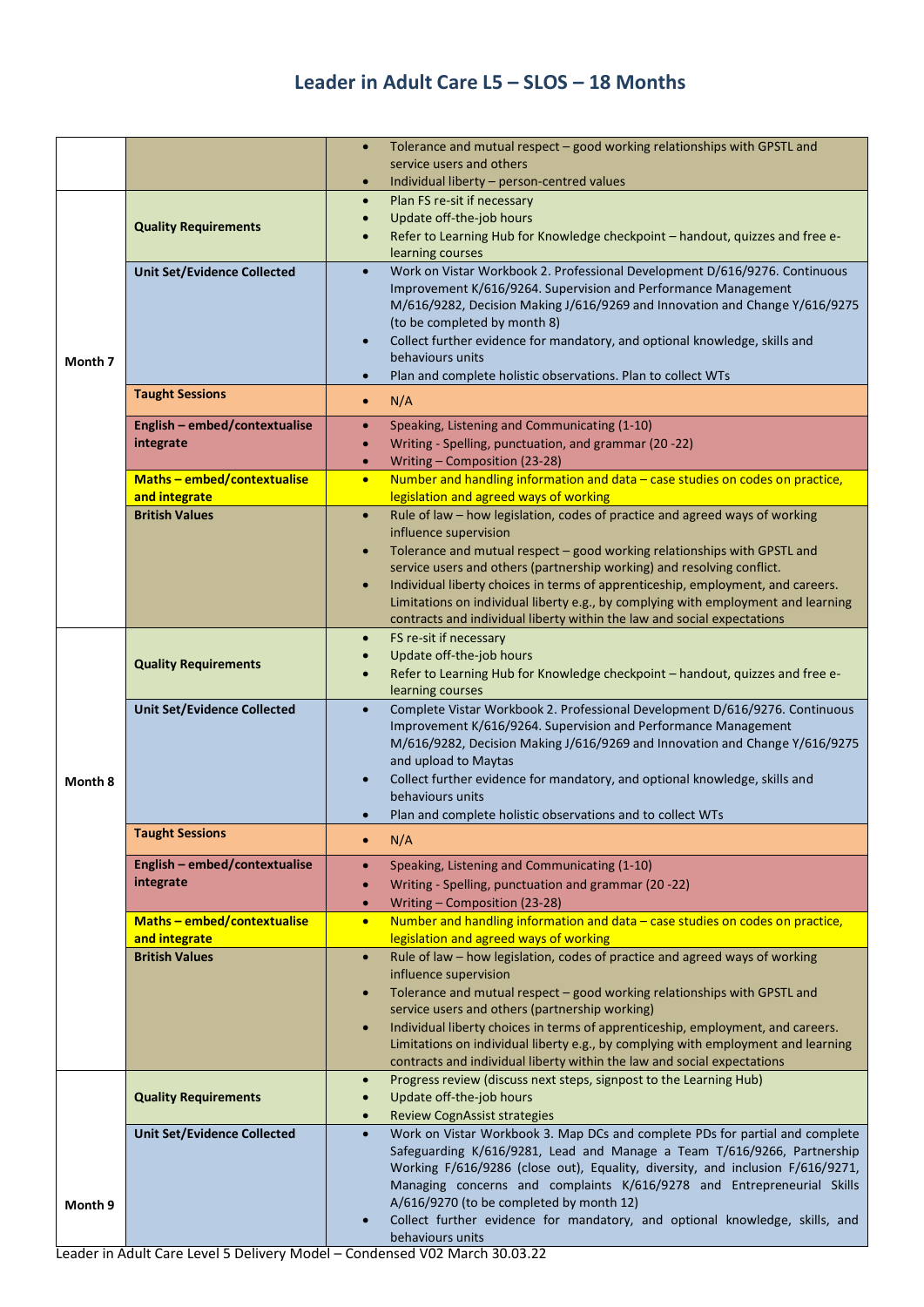|             |                                                   | Complete Holistic observation of Mandatory Units<br>$\bullet$                                                                                                                                                                                                                                                                                                                                                                                                                                                                                                                                                                                                                                          |
|-------------|---------------------------------------------------|--------------------------------------------------------------------------------------------------------------------------------------------------------------------------------------------------------------------------------------------------------------------------------------------------------------------------------------------------------------------------------------------------------------------------------------------------------------------------------------------------------------------------------------------------------------------------------------------------------------------------------------------------------------------------------------------------------|
|             | <b>Taught Sessions</b>                            | N/A<br>$\bullet$                                                                                                                                                                                                                                                                                                                                                                                                                                                                                                                                                                                                                                                                                       |
|             | English - embed/contextualise<br>integrate        | Speaking, Listening and Communicating (1-10)<br>$\bullet$<br>Writing - Spelling, punctuation, and grammar (20 -22)<br>$\bullet$<br>Writing - Composition (23-28)<br>$\bullet$                                                                                                                                                                                                                                                                                                                                                                                                                                                                                                                          |
|             | <b>Maths-embed/contextualise</b><br>and integrate | Handling of information and data and number - Codes of practice, regulations,<br>$\bullet$<br>minimum standards, and national occupational standards associated with role.<br>Principles of safeguarding and protection in health and social care (legislation,<br>national policies, and local systems)                                                                                                                                                                                                                                                                                                                                                                                               |
|             | <b>British Values</b>                             | Rule of law - Codes of practice, regulations, minimum standards, and national<br>$\bullet$<br>occupational standards associated with role. Principles of safeguarding and<br>protection in health and social care (legislation, national policies, and local<br>systems)<br>Tolerance and mutual respect - good working relationships with GPSTL and service<br>$\bullet$<br>users and others (partnership working)<br>Individual liberty choices in terms of apprenticeship, employment, and careers.<br>$\bullet$<br>Limitations on individual liberty e.g., by complying with employment and learning<br>contracts and individual liberty within the law and social expectations                    |
|             | <b>Quality Requirements</b>                       | Update off-the-job hours<br>$\bullet$<br>Refer to Learning Hub for Knowledge checkpoint - handout, quizzes, and free e-<br>$\bullet$<br>learning courses                                                                                                                                                                                                                                                                                                                                                                                                                                                                                                                                               |
| Month<br>10 | <b>Unit Set/Evidence Collected</b>                | Collect further evidence for mandatory, and optional knowledge, skills and<br>$\bullet$<br>behaviours units<br>Continue to work on Vistar Workbook 3 Work on Vistar Workbook 3. Map DCs and<br>$\bullet$<br>complete PDs for partial and complete Safeguarding K/616/9281, Lead and Manage<br>a Team T/616/9266, Partnership Working F/616/9286 (close out), Equality,<br>diversity, and inclusion F/616/9271, Managing concerns and complaints<br>K/616/9278 and Entrepreneurial Skills A/616/9270 (to be completed by month 12)                                                                                                                                                                      |
|             | <b>Taught Sessions</b>                            | N/A<br>$\bullet$                                                                                                                                                                                                                                                                                                                                                                                                                                                                                                                                                                                                                                                                                       |
|             | English - embed/contextualise<br>integrate        | Speaking, Listening and Communicating (1-10)<br>$\bullet$<br>Writing - Spelling, punctuation, and grammar (20 -22)<br>$\bullet$<br>Writing - Composition (23-28)<br>$\bullet$                                                                                                                                                                                                                                                                                                                                                                                                                                                                                                                          |
|             | Maths-embed/contextualise<br>and integrate        | Handling of information and data and number $-$ Codes of practice, regulations,<br>$\bullet$<br>minimum standards, and national occupational standards associated with role.<br>Principles of safeguarding and protection in health and social care (legislation,<br>national policies, and local systems)                                                                                                                                                                                                                                                                                                                                                                                             |
|             | <b>British Values</b>                             | Rule of law - Codes of practice, regulations, minimum standards, and national<br>$\bullet$<br>occupational standards associated with role. Principles of safeguarding and<br>protection in health and social care (legislation, national policies, and local<br>systems). Equality Act 2010<br>Tolerance and mutual respect - good working relationships with GPSTL and<br>$\bullet$<br>service users and others (partnership working)<br>Individual liberty choices in terms of apprenticeship, employment, and careers.<br>$\bullet$<br>Limitations on individual liberty e.g., by complying with employment and learning<br>contracts and individual liberty within the law and social expectations |
|             | <b>Quality Requirements</b>                       | Update off-the-job hours<br>$\bullet$<br>Refer to Learning Hub for Knowledge checkpoint - handout, quizzes and free e-<br>$\bullet$<br>learning courses                                                                                                                                                                                                                                                                                                                                                                                                                                                                                                                                                |
| Month<br>11 | <b>Unit Set/Evidence Collected</b>                | Continue to work on Vistar Workbook 3 Work on Vistar Workbook 3. Map DCs and<br>$\bullet$<br>complete PDs for partial and complete Safeguarding K/616/9281, Lead and<br>Manage a Team T/616/9266, Partnership Working F/616/9286 (close out),<br>Equality, diversity, and inclusion F/616/9271, Managing concerns and complaints<br>K/616/9278 and Entrepreneurial Skills A/616/9270 (to be completed by month 12)<br>Plan and complete holistic observations and plan to collect WTs<br>$\bullet$<br>Collect further evidence for mandatory, and optional knowledge, skills, and<br>$\bullet$<br>behaviours units                                                                                     |
|             | <b>Taught Sessions</b>                            | N/A<br>$\bullet$                                                                                                                                                                                                                                                                                                                                                                                                                                                                                                                                                                                                                                                                                       |
|             | English - embed/contextualise<br>integrate        | Speaking, Listening and Communicating (1-10)<br>$\bullet$<br>Writing - Spelling, punctuation, and grammar (20 -22)<br>$\bullet$                                                                                                                                                                                                                                                                                                                                                                                                                                                                                                                                                                        |

Leader in Adult Care Level 5 Delivery Model – Condensed V02 March 30.03.22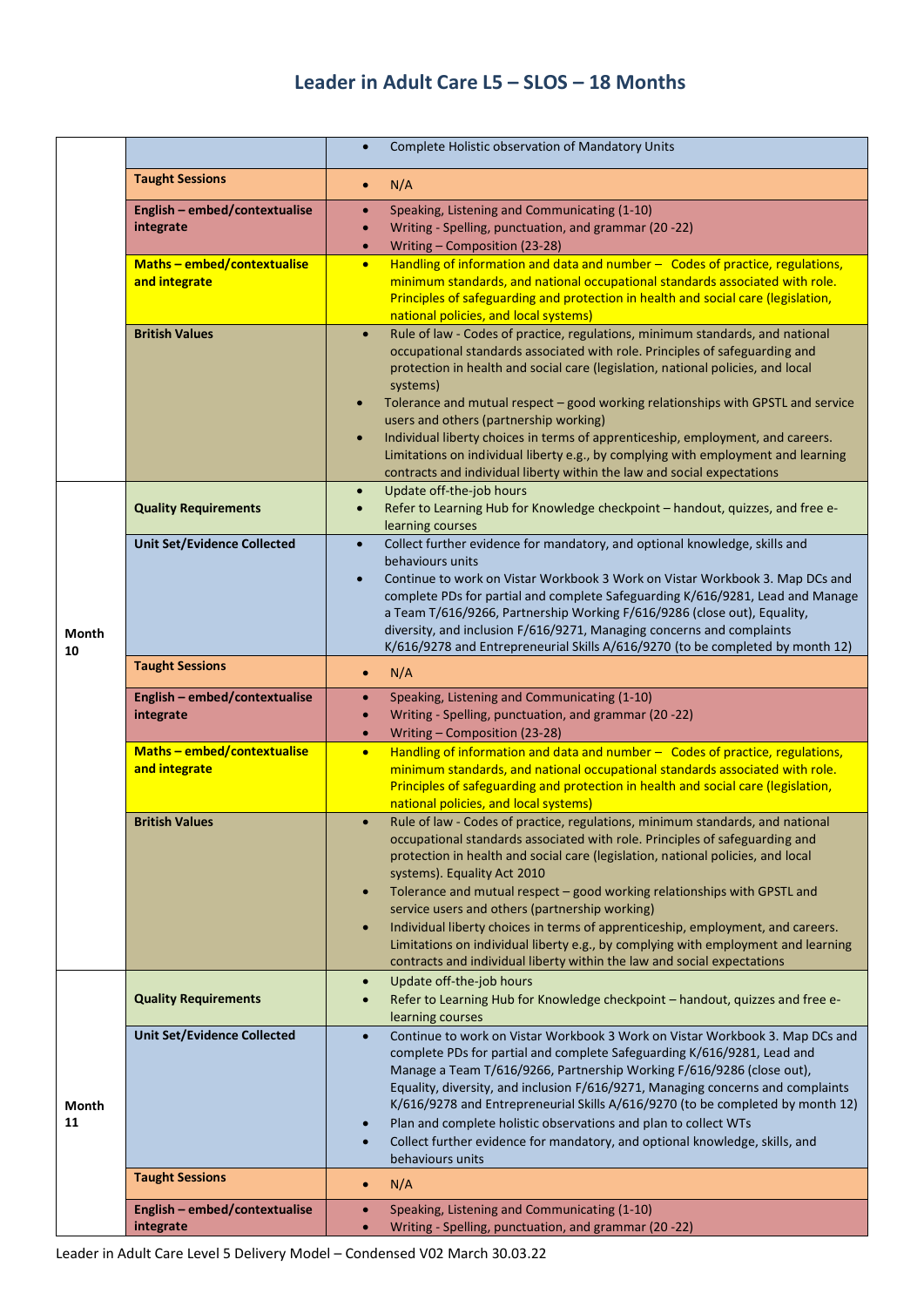|                    |                                            | Writing - Composition (23-28)<br>$\bullet$                                                                                                                                                                                                                                                                                                                                                                                                                                                                                                                                                                                                                                                              |
|--------------------|--------------------------------------------|---------------------------------------------------------------------------------------------------------------------------------------------------------------------------------------------------------------------------------------------------------------------------------------------------------------------------------------------------------------------------------------------------------------------------------------------------------------------------------------------------------------------------------------------------------------------------------------------------------------------------------------------------------------------------------------------------------|
|                    | Maths-embed/contextualise<br>and integrate | Handling of information and data and number $-$ Codes of practice, regulations,<br>$\bullet$<br>minimum standards, and national occupational standards associated with role.<br>Principles of safeguarding and protection in health and social care (legislation,<br>national policies, and local systems)                                                                                                                                                                                                                                                                                                                                                                                              |
|                    | <b>British Values</b>                      | Rule of law - Codes of practice, regulations, minimum standards, and national<br>$\bullet$<br>occupational standards associated with role. Principles of safeguarding and<br>protection in health and social care (legislation, national policies, and local<br>systems). Equality Act 2010<br>Individual liberty choices in terms of apprenticeship, employment, and careers.<br>$\bullet$<br>Limitations on individual liberty e.g., by complying with employment and learning<br>contracts and individual liberty within the law and social expectations<br>Tolerance and mutual respect - good working relationships with GPSTL and<br>$\bullet$<br>service users and others (partnership working)  |
| <b>Month</b><br>12 | <b>Quality Requirements</b>                | Progress review<br>$\bullet$<br>Side by Side (ETF eLearning)<br>$\bullet$<br>Update off-the-job hours<br>$\bullet$<br><b>Review CognAssist strategies</b><br>$\bullet$<br>End Point Preparatory Assessment and predicted grade review and book taught<br>$\bullet$<br>session on Preparing for EPA<br>Refer to Learning Hub for Knowledge checkpoint - handout, quizzes, and free e-<br>$\bullet$<br>learning courses                                                                                                                                                                                                                                                                                   |
|                    | <b>Taught session</b>                      | N/A<br>$\bullet$                                                                                                                                                                                                                                                                                                                                                                                                                                                                                                                                                                                                                                                                                        |
|                    | <b>Unit Set/Evidence Collected</b>         | Complete Vistar Workbook 3 Map DCs and complete PDs for partial and complete<br>$\bullet$<br>Safeguarding K/616/9281, Lead and Manage a Team T/616/9266, Partnership<br>Working F/616/9286 (close out), Equality, diversity, and inclusion F/616/9271,<br>Managing concerns and complaints K/616/9278 and Entrepreneurial Skills<br>A/616/9270. Upload to Maytas.<br>Plan and complete holistic observations and plan to collect WTs<br>$\bullet$<br>Collect further evidence for mandatory, and optional knowledge, skills, and<br>$\bullet$<br>behaviours units                                                                                                                                       |
|                    | English - embed/contextualise<br>integrate | Speaking, Listening and Communicating (1-10)<br>$\bullet$<br>Writing - Spelling, punctuation, and grammar (20 -22)<br>$\bullet$<br>Writing - Composition (23-28)<br>$\bullet$                                                                                                                                                                                                                                                                                                                                                                                                                                                                                                                           |
|                    | Maths-embed/contextualise<br>and integrate | Handling of information and data and number - Codes of practice, regulations,<br>$\bullet$<br>minimum standards, and national occupational standards associated with role.<br>Principles of safeguarding and protection in health and social care (legislation,<br>national policies, and local systems).                                                                                                                                                                                                                                                                                                                                                                                               |
|                    | <b>British Values</b>                      | Rule of law - Codes of practice, regulations, minimum standards, and national<br>$\bullet$<br>occupational standards associated with role. Principles of safeguarding and<br>protection in health and social care (legislation, national policies, and local<br>systems). Equality Act 2010<br>Tolerance and mutual respect - good working relationships with GPSTL and<br>$\bullet$<br>service users and others when preparing for EPA<br>Individual liberty choices in terms of apprenticeship, employment, and careers.<br>$\bullet$<br>Limitations on individual liberty e.g., by complying with employment and learning<br>contracts and individual liberty within the law and social expectations |
|                    | <b>Quality Requirements</b>                | Update off-the-job hours<br>$\bullet$<br>Refer to Learning Hub for Knowledge checkpoint - handout, quizzes, and free e-<br>$\bullet$<br>learning courses                                                                                                                                                                                                                                                                                                                                                                                                                                                                                                                                                |
| Month<br>13        | Unit Set/Evidence Collected                | Work on Vistar Workbook 4. Map DCs and complete PDs for partial and units Lead<br>$\bullet$<br>Practitioner for Communication D/616/9021, Outcomes based Person Centred<br>A/616/9267, Health, Safety and Risk-Taking L/616/9273, Manage resources<br>M/616/9219 (to be completed by month 15)<br>Plan and complete holistic observations and plan to collect WTs<br>$\bullet$<br>Collect further evidence for mandatory, and optional knowledge, skills, and<br>$\bullet$<br>behaviours units                                                                                                                                                                                                          |
|                    | English - embed/contextualise<br>integrate | Speaking, Listening and Communicating (1-10)<br>$\bullet$<br>Writing - Spelling, punctuation, and grammar (20 -22)<br>$\bullet$<br>Writing - Composition (23-28)<br>$\bullet$                                                                                                                                                                                                                                                                                                                                                                                                                                                                                                                           |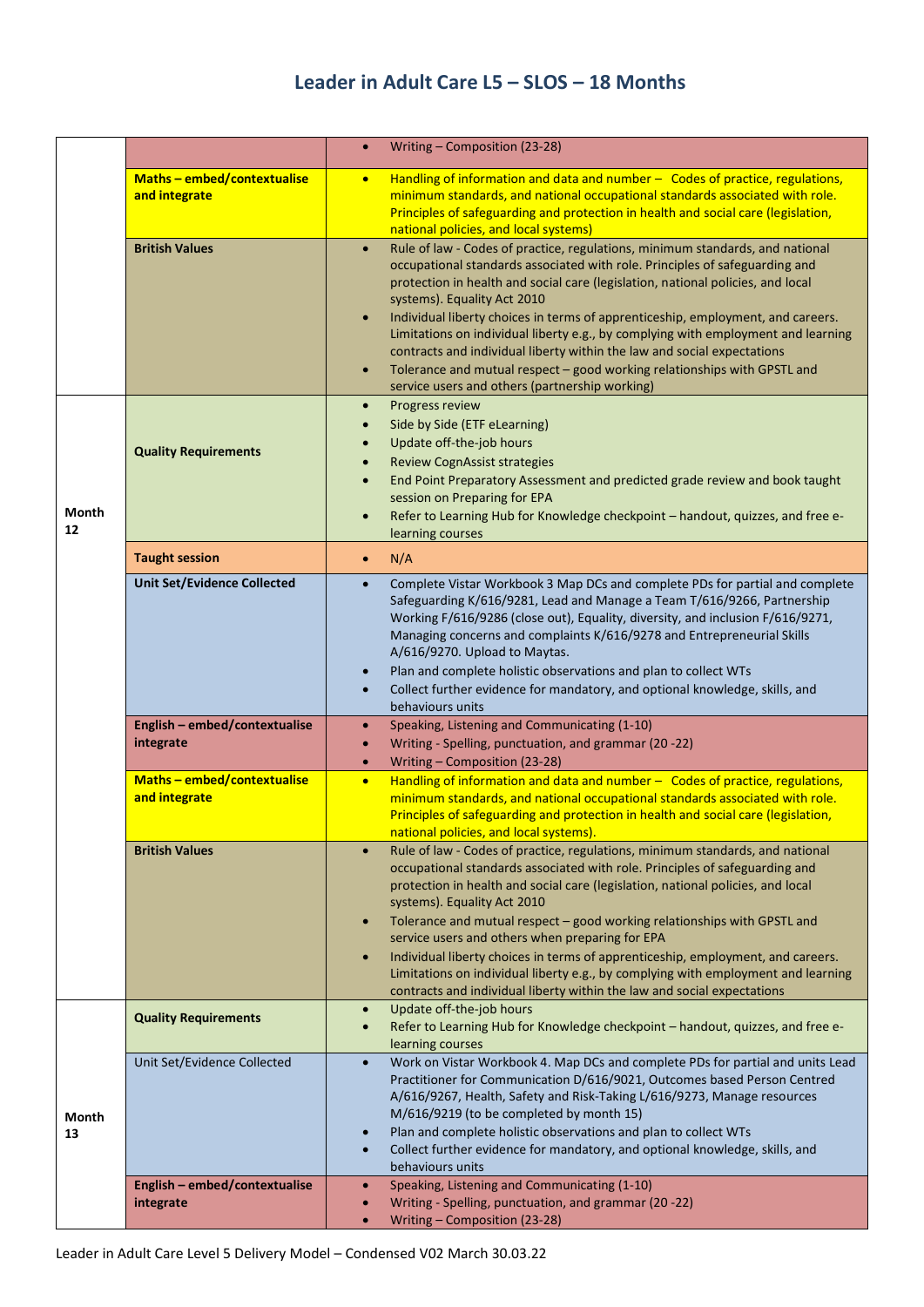|              | <b>Maths-embed/contextualise</b>                  | Handling of information and data and number - case study on health, safety and<br>$\bullet$                                                                             |
|--------------|---------------------------------------------------|-------------------------------------------------------------------------------------------------------------------------------------------------------------------------|
|              | and integrate                                     | risk taking                                                                                                                                                             |
|              | <b>British Values</b>                             | Rule of law - handling information and using records and reports and<br>$\bullet$                                                                                       |
|              |                                                   | confidentiality requirements, health and safety law<br>Tolerance and mutual respect - good working relationships with GPSTL and<br>$\bullet$                            |
|              |                                                   | service users and others when preparing for EPA                                                                                                                         |
|              |                                                   | Individual liberty choices in terms of apprenticeship, employment, and careers.<br>$\bullet$                                                                            |
|              |                                                   | Limitations on individual liberty e.g., by complying with employment and learning                                                                                       |
|              |                                                   | contracts and individual liberty within the law and social expectations                                                                                                 |
|              |                                                   | Revision and gap analysis<br>$\bullet$                                                                                                                                  |
|              | <b>Quality Requirements</b>                       | Gateway evidence gathering                                                                                                                                              |
|              |                                                   | Action plan further support requirements<br>$\bullet$                                                                                                                   |
|              |                                                   | Attend Taught Session - Prepare for EPA<br>$\bullet$                                                                                                                    |
|              | Unit Set/Evidence Collected                       | Work on Vistar Workbook 4. Map DCs and complete PDs for partial and units Lead<br>$\bullet$<br>Practitioner for Communication D/616/9021, Outcomes based Person Centred |
|              |                                                   | A/616/9267, Health, Safety and Risk-Taking L/616/9273, Manage resources                                                                                                 |
|              |                                                   | M/616/9219 (to be completed by month 15)                                                                                                                                |
| <b>Month</b> |                                                   | Plan and complete holistic observations and plan to collect WTs<br>$\bullet$                                                                                            |
| 14           |                                                   | Collect further evidence for mandatory, and optional knowledge, skills, and<br>$\bullet$                                                                                |
|              |                                                   | behaviours units                                                                                                                                                        |
|              | English - embed/contextualise                     | Speaking, Listening and Communicating (1-10)<br>$\bullet$                                                                                                               |
|              | integrate                                         | Writing - Spelling, punctuation, and grammar (20 -22)<br>$\bullet$                                                                                                      |
|              |                                                   | Writing - Composition (23-28)<br>$\bullet$                                                                                                                              |
|              | <b>Maths-embed/contextualise</b><br>and integrate | Handling of information and data and number - case study on health, safety and<br>$\bullet$<br>risk taking                                                              |
|              | <b>British Values</b>                             | Rule of law - handling information and using records and reports and<br>$\bullet$                                                                                       |
|              |                                                   | confidentiality requirements and health and safety law                                                                                                                  |
|              |                                                   | Tolerance and mutual respect - good working relationships with GPSTL and<br>$\bullet$                                                                                   |
|              |                                                   | service users and others when preparing for EPA                                                                                                                         |
|              |                                                   | Individual liberty choices in terms of apprenticeship, employment, and careers.<br>$\bullet$                                                                            |
|              |                                                   | Limitations on individual liberty e.g., by complying with employment and learning<br>contracts and individual liberty within the law and social expectations            |
|              |                                                   | <b>Progress Review</b><br>$\bullet$                                                                                                                                     |
|              | <b>Quality Requirements</b>                       | Prepare for EPA mock test<br>$\bullet$                                                                                                                                  |
|              |                                                   | Side by Side (ETF e.learning)<br>$\bullet$                                                                                                                              |
|              | Unit Set/Evidence Collected                       | Complete Vistar Workbook 4. Complete Vistar Workbook 4. Map DCs and<br>$\bullet$                                                                                        |
|              |                                                   | complete PDs for partial and units Lead Practitioner for Communication                                                                                                  |
|              |                                                   | D/616/9021, Outcomes based Person Centred A/616/9267, Health, Safety and                                                                                                |
|              |                                                   | Risk-Taking L/616/9273, Manage resources M/616/9219<br>Plan and complete holistic observations and plan to collect WTs                                                  |
| Month        |                                                   | Collect further evidence for mandatory, and optional knowledge, skills, and                                                                                             |
| 15           |                                                   | behaviours units                                                                                                                                                        |
|              |                                                   | Close out all diploma units and submit for final IQA ensure optional units to the<br>$\bullet$                                                                          |
|              |                                                   | amount of 32 credits are achieved.                                                                                                                                      |
|              | English - embed/contextualise                     | Speaking, Listening and Communicating (1-10)<br>$\bullet$                                                                                                               |
|              | integrate                                         | Writing - Spelling, punctuation, and grammar (20 -22)<br>$\bullet$                                                                                                      |
|              |                                                   | Writing - Composition (23-28)<br>$\bullet$                                                                                                                              |
|              | <b>Maths-embed/contextualise</b><br>and integrate | Handling of information and data and number - case study on health, safety and<br>$\bullet$<br>risk taking                                                              |
|              | <b>British Values</b>                             | Rule of law - handling information and using records and reports and<br>$\bullet$                                                                                       |
|              |                                                   | confidentiality requirements and health and safety law                                                                                                                  |
|              |                                                   | Tolerance and mutual respect - good working relationships with GPSTL and<br>$\bullet$                                                                                   |
|              |                                                   | service users and others when preparing for EPA between apprentice and GPSTL                                                                                            |
|              |                                                   | Individual liberty choices in terms of apprenticeship, employment, and careers.<br>$\bullet$                                                                            |
|              |                                                   | Limitations on individual liberty e.g., by complying with employment and learning                                                                                       |
|              |                                                   | contracts and individual liberty within the law and social expectations                                                                                                 |
| Month        |                                                   | <b>EPA mock test</b><br>$\bullet$<br><b>EPA evidence gathering</b><br>$\bullet$                                                                                         |
| 16           | <b>Quality Requirements</b>                       | Start to collect<br>$\bullet$                                                                                                                                           |
|              |                                                   | <b>Employer Statement</b><br>$\bullet$                                                                                                                                  |
|              |                                                   | Start collecting testimonies from users of service (min. of 2)<br>$\bullet$                                                                                             |